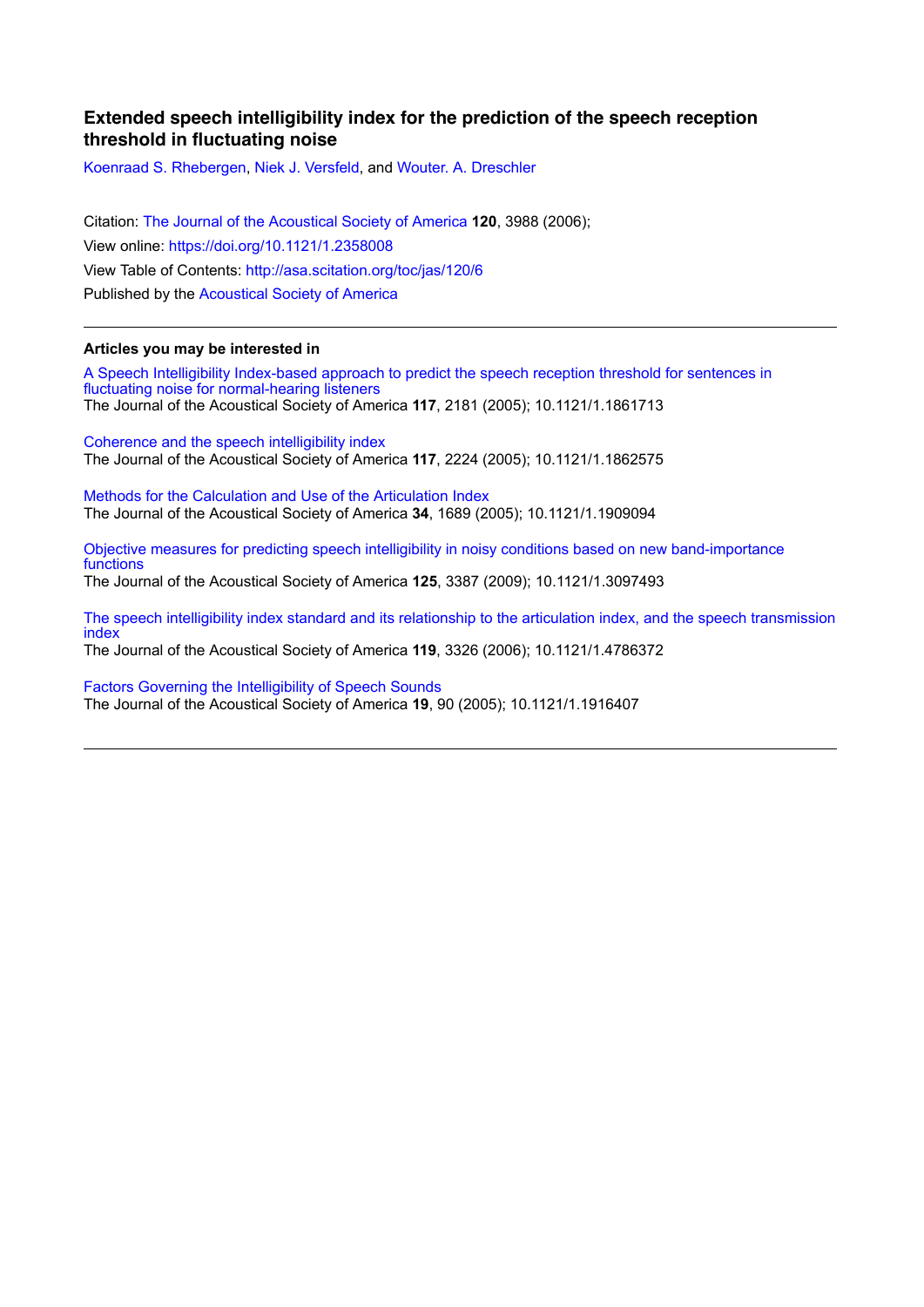# **Extended speech intelligibility index for the prediction of the speech reception threshold in fluctuating noise**

Koenraad S. Rhebergen,<sup>a)</sup> Niek J. Versfeld,<sup>b)</sup> and Wouter A. Dreschler<sup>c)</sup> *Department of Clinical and Experimental Audiology, Academic Medical Center, Meibergdreef 9, 1105 AZ Amsterdam, The Netherlands*

(Received 24 March 2006; revised 4 August 2006; accepted 5 September 2006)

The extension to the speech intelligibility index  $(SII; ANSI S3.5-1997 (1997))$  proposed by Rhebergen and Versfeld [Rhebergen, K.S., and Versfeld, N.J. (2005). J. Acoust. Soc. Am. 117(4),  $2181-2192$  is able to predict for normal-hearing listeners the speech intelligibility in both stationary and fluctuating noise maskers with reasonable accuracy. The extended SII model was validated with speech reception threshold (SRT) data from the literature. However, further validation is required and the present paper describes SRT experiments with nonstationary noise conditions that are critical to the extended model. From these data, it can be concluded that the extended SII model is able to predict the SRTs for the majority of conditions, but that predictions are better when the extended SII model includes a function to account for forward masking. © *2006 Acoustical Society* of America. [DOI: 10.1121/1.2358008]

PACS number(s): 43.71.An, 43.66.Ba, 43.71.Gv, 43.72.Kb [MSS] Pages: 3988–3997

## **I. INTRODUCTION**

Speech intelligibility decreases due to the presence of a background noise. Parts of the speech signal then are masked by the noise such that not all speech information is available to the listener. French and Steinberg (1947), Fletcher and Galt (1950), and later Kryter (1962a, 1962b) developed a calculation method, known as the articulation index (AI), to predict the speech intelligibility under such masking conditions. The AI calculation scheme was re-examined in the 1980s and early 1990s, which led to a new method accepted as the ANSI S3.5-1997 (1997). Since its revision in 1997, the AI is named the speech intelligibility index (SII). A detailed description of the SII can be found in Pavlovic (1987), and the ANSI S3.5-1997 (1997) standard.

To date, the SII model has been designed and validated only for stationary masking noises. In fluctuating masking noises, speech intelligibility is usually much better for normal-hearing listeners, since the listener is able to take advantage of the relatively silent periods in the noise masker; for hearing impaired listeners this is often not the case (Festen and Plomp, 1990; Houtgast *et al.*, 1992; Versfeld and Dreschler, 2002). However, the SII model does not take into account any fluctuation in the masking noise since it uses only the long term speech and noise spectrum. Therefore, it predicts speech intelligibility inaccurately for these conditions. Since many daily-life background noises do fluctuate strongly over time (Koopman *et al.*, 2001), the SII model is unable to predict speech intelligibility in the majority of reallife situations adequately.

Recently, Rhebergen and Versfeld (2005) proposed an extension to the SII model, in order to improve the predictions for speech intelligibility in fluctuating noise. The basic

principle of this approach is that both speech and noise signal are partitioned into small time frames. Within each time frame the instantaneous SII is determined, yielding the speech information available to the listener at that time frame. Next, the SII values of these time frames are averaged, resulting in the SII for that particular speech-in-noise condition. With the aid of various data available for a variety of noise types described in the literature, Rhebergen and Versfeld (2005) have shown that their extension allows a good account for most existing data, dealing with the speech reception threshold (SRT) for sentences. However, there still are conditions where the extended SII (ESII) model is unable to give accurate predictions. First, the ESII model is unable to predict SRTs for sentences in 100% sinusoidally intensitymodulated (SIM) speech noise, as measured by Festen (1987). Although the SRT values predicted by the ESII model yield an improvement over the original SII model, there are still some systematic deviations. Festen found lowest SRTs (i.e., best performance) for modulation frequencies of 16 and 32 Hz, whereas the ESII model predicts the best performance for a modulation frequency of 8 Hz.

Second, Rhebergen et al. (2005) measured SRTs with unintelligible interfering speech (foreign language) as a masker played normal and time reversed. By reversing the unintelligible speech masker in time, the SRT worsened about 2.3 dB. Rhebergen *et al.* (2005) argued that this difference could be attributed to differences in the amount of forward masking: The time-reversed speech masker (having a "ramped"-like envelope, i.e., a gradual increase with a sudden offset) provokes more forward masking than a normal speech masker (being more "damped"-like, i.e., a sharp onset followed by a gradual declination). A time-asymmetrical nonspeech-like noise masker may provide more insight into the effects of temporal forward masking on speech intelligibility. The ESII model is, in essence, a time-symmetrical model. It does not account for the differences in forward and

a)Electronic mail: k.s.rhebergen@amc.uva.nl

b" Electronic mail: n.j.versfeld@amc.uva.nl

c)Electronic mail: w.a.dreschler@amc.uva.nl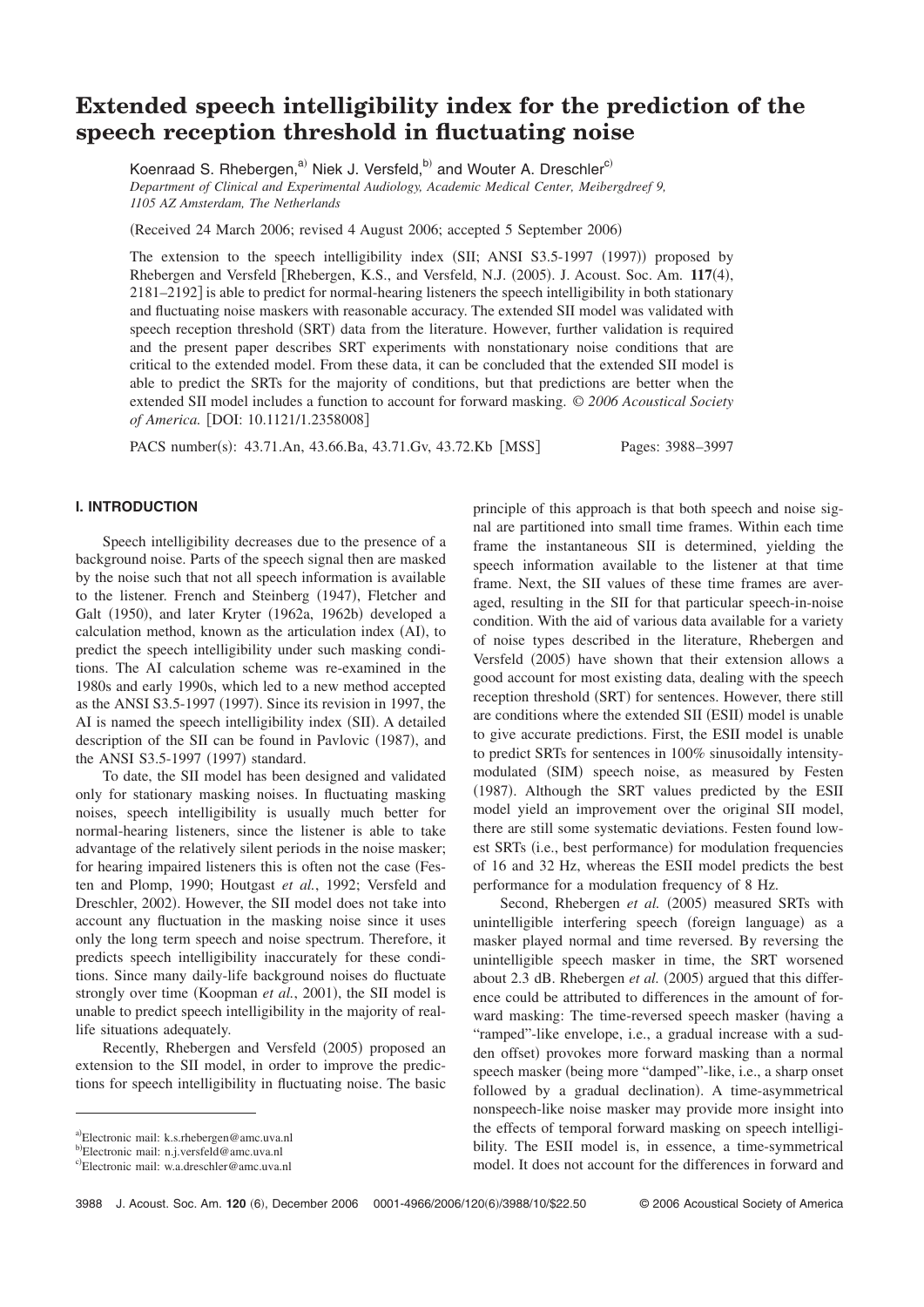backward masking. The model predicts the same speech intelligibility with a noise masker played normal and time reversed.

Third, the ESII is a model verified with SRT data described in the literature. To enable a fair comparison between the data obtained in different studies, Rhebergen and Versfeld (2005) restricted themselves to the use of SRT data obtained with one set of speech materials, viz., the Dutch speech corpus of Plomp and Mimpen (1979). Even though the corpus is similar, differences between studies sometimes are substantial: some conditions have been measured abundantly (SRT in stationary speech shaped noise), whereas other conditions have been measured sparsely (SRT in SIM noise) (Festen, 1987). Moreover, SRT data have been collected by different researchers in different experimental settings. This introduces additional variance in the data. For example, SRTs in quiet or interrupted noise differ largely between different papers (de Laat and Plomp, 1983; Festen, 1987; Noordhoek, 2000; Duquesnoy, 1983; Plomp and Mimpen 1979a; 1979b). For a good validation of the ESII model, only SRTs obtained from the same group of subjects and measured under the same experimental conditions should be used for ESII calculations. For instance, the ESII model predicts that SRTs in fluctuating noise, unlike stationary noise, may depend on the subject's absolute threshold, even in normal-hearing listeners.

This paper addresses the problems described above, with the aim to test and, where necessary, refine the ESII model. All experiments have been conducted with normal-hearing subjects.

In the first section, SRT tests are performed for nineteen different noise conditions (test and retest) using the speech material of Versfeld *et al.* (2000). The noise conditions comprise steady state noise, interrupted noise with different modulation frequencies and different duty cycles, SIM noise with different modulation frequencies, and two asymmetrically saw-tooth noises. The noise conditions have been selected such to test the ESII model critically.

In the next section, the observed SRTs are used to evaluate and refine the ESII model. Notably, the ESII calculations are extended by using a function to account for forward masking. Last, predictions and limitations of the finally obtained extended ESII model will be discussed.

#### **II. EXPERIMENT**

In this experiment, the SRTs for a number of noise conditions are measured. The results will be used to validate the SII model.

## **A. Subjects**

Twelve normal-hearing subjects (one male, 11 females) participated. Their age ranged from 18 to 29 years and was on average 21.5 years. Subjects were native speakers of the Dutch language and had at least high school education. Each subject had pure-tone thresholds of 15 dB HL or better at octave frequencies from  $125$  to  $8000$  Hz (ANSI S3.6, 1996). Table I shows the average pure-tone thresholds.

TABLE I. Pure-tone thresholds averaged across the group of 12 normalhearing subjects.

| Frequency (Hz)          |  |                         |                 |     | 125 250 500 1000 2000 4000 8000 |     |
|-------------------------|--|-------------------------|-----------------|-----|---------------------------------|-----|
| Threshold (dB HL)       |  |                         | 8.2 5.9 4.1 0.0 | 18  | 36                              | 5.0 |
| Standard deviation (dB) |  | $6.4$ $7.0$ $5.4$ $4.5$ |                 | 4.0 | 5.5                             | 8.9 |

#### **B. Stimuli**

The target speech material consisted of short every-day sentences, uttered by a female speaker (Versfeld et al., 2000). The speech material comprises 39 lists of 13 sentences and has been developed for a reliable measurement of the speech intelligibility in noise. The speech was stored at a sample rate of 44.1 kHz and a 16 bits resolution.

All 19 interfering noise conditions are given in Table II. The noise conditions comprise one condition with steady state noise, ten conditions with interrupted noise, two conditions with saw-tooth noise, and six conditions with SIM (sinusoidal intensity modulated) noise. Figure 1 illustrates the wave forms of the noise types. All noise conditions had a long-term average spectrum equal to the long-term average spectrum of the target female speech material (Versfeld *et al.*, 2000). The nonstationary noises were derived from the original stationary masking noise of Versfeld et al. (2000), where the envelope was modified with the aid of the MAT-LAB signal processing toolbox. The interrupted noise conditions were modulated with a duty cycle of 50% and a depth of 100%, and the modulation frequencies were 4, 8, 16, 32, 64, and 128 Hz. Four conditions had a modulation frequency of 8 Hz, but with a duty cycle of 40%, 45%, 55%, and 60%. The SIM noises were generated according to Festen (1987). The modulation frequencies were 4, 8, 16, 32, 64, and 128 Hz, and the modulation depth was 100%. The two sawtooth noise conditions had a modulation frequency of 8 Hz and the envelope was exponentially increasing or decreasing in time (types  $1$  and  $2$ , respectively), with a slope of about 40 dB/ 125 ms.

#### **C. Procedure**

Subjects were tested individually in a sound-insulated booth. Signals were played out via an Echo soundcard (Gina 24/96) on a personal computer at a sample frequency of 44.1 kHz, and were fed through a TDT Amplifier (MA2) and a TDT Headphone Buffer (PA4). Subjects received the signals monaurally at their best ear via TDH 39P headphones at a fixed noise level of 65 dB A. After the presentation of a sentence, the subject's task was to repeat the sentence he or she had just been presented. A sentence was scored correct if all words in that sentence were repeated without any error. A list of 13 sentences, unknown to the subject, was used to estimate the signal-to-noise ratio  $(SNR)$  at which 50% of the sentences was reproduced without any error, the so-called SRT. For a given condition, the first sentence of the list started far below the expected SRT. The sentence was repeated each time at a 4 dB higher level until the subject was able to reproduce it correctly. The twelve other sentences of that list were presented only once, following a simple up-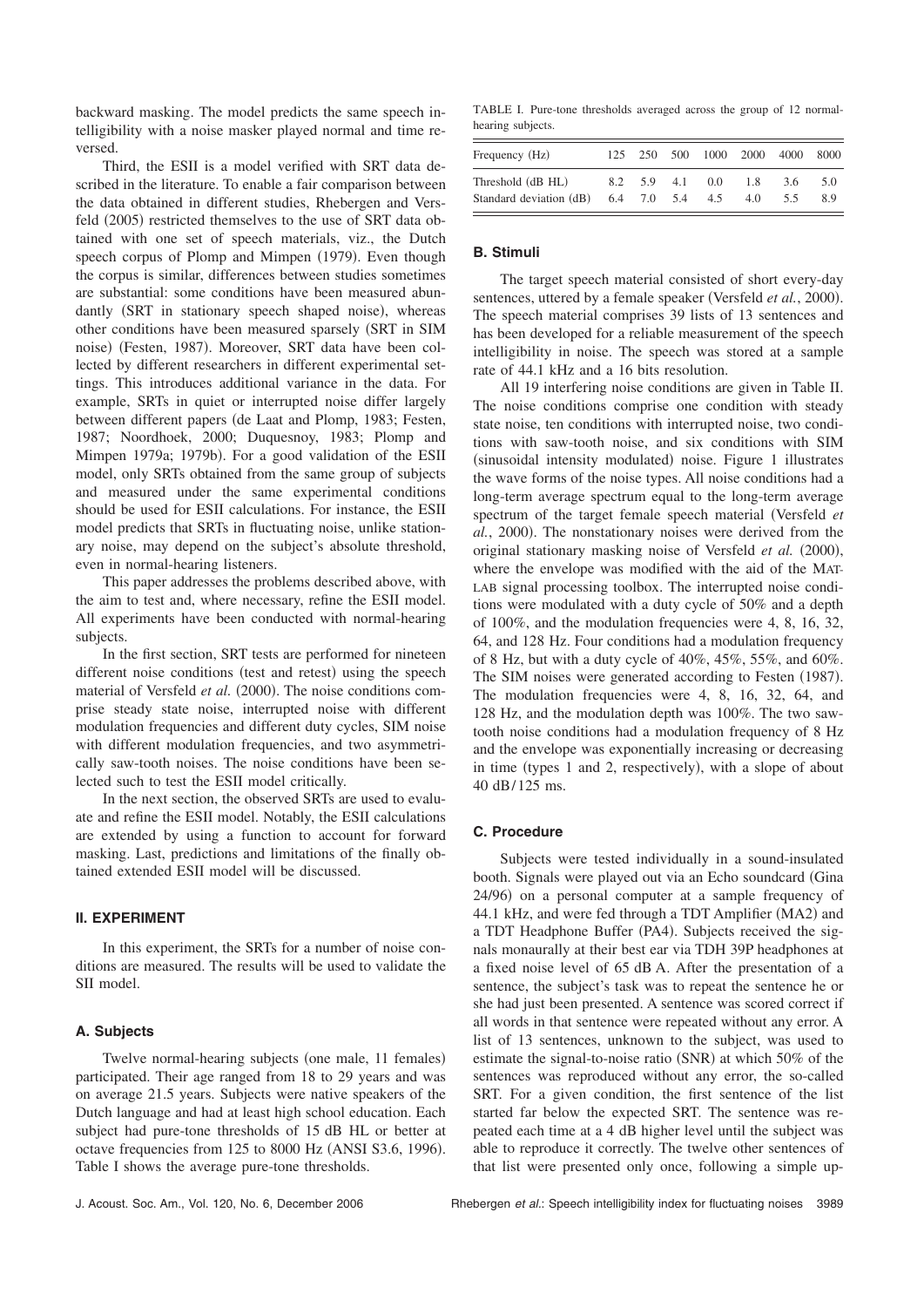| TABLE II. Schematic representation of the nineteen noise conditions. |  |  |  |  |  |  |
|----------------------------------------------------------------------|--|--|--|--|--|--|
|----------------------------------------------------------------------|--|--|--|--|--|--|

| Noise condition      | Noise type                        | Modulation<br>frequency | Modulation<br>depth<br>$(\%)$ | Duty<br>cycle<br>$(\%)$ | Envelope shape            |
|----------------------|-----------------------------------|-------------------------|-------------------------------|-------------------------|---------------------------|
| Int $4$ Hz           | Interrupted                       | $\overline{4}$          | 100                           | 50                      | Square                    |
| Int 8 Hz             | Interrupted                       | 8                       | 100                           | 50                      | Square                    |
| Int $16$ Hz          | Interrupted                       | 16                      | 100                           | 50                      | Square                    |
| Int $32$ Hz          | Interrupted                       | 32                      | 100                           | 50                      | Square                    |
| Int $64$ Hz          | Interrupted                       | 64                      | 100                           | 50                      | Square                    |
| Int 128 Hz           | Interrupted                       | 128                     | 100                           | 50                      | Square                    |
| Int $8$ Hz dc $40\%$ | Interrupted                       | 8                       | 100                           | 40                      | Square                    |
| Int 8 Hz dc45 $%$    | Interrupted                       | 8                       | 100                           | 45                      | Square                    |
| Int 8 Hz dc55%       | Interrupted                       | 8                       | 100                           | 55                      | Square                    |
| Int $8$ Hz dc $60\%$ | Interrupted                       | 8                       | 100                           | 60                      | Square                    |
| Saw-tooth T1         | Saw-tooth                         | 8                       |                               |                         | Exponential<br>increasing |
| Saw-tooth T2         | Saw-tooth                         | 8                       | $\overline{a}$                |                         | Exponential<br>decreasing |
| SIM 4 Hz             | Sinusoidal intensity<br>modulated | $\overline{4}$          | 100                           |                         | Sinusoidal                |
| SIM 8 Hz             | Sinusoidal intensity<br>modulated | 8                       | 100                           |                         | Sinusoidal                |
| SIM 16 Hz            | Sinusoidal intensity<br>modulated | 16                      | 100                           |                         | Sinusoidal                |
| <b>SIM 32 Hz</b>     | Sinusoidal intensity<br>modulated | 32                      | 100                           |                         | Sinusoidal                |
| SIM 64 Hz            | Sinusoidal intensity<br>modulated | 64                      | 100                           |                         | Sinusoidal                |
| SIM 128 Hz           | Sinusoidal intensity<br>modulated | 128                     | 100                           |                         | Sinusoidal                |
| Steady state         | Stationary                        |                         |                               |                         | Flat                      |

down procedure with a step size of 2 dB. The SRT was estimated according to the procedure described by Plomp and Mimpen (1979a), i.e., by taking the mean SNR of sentence 5–13 plus the SNR that would have been used for the fourteenth sentence. With each sentence presentation, a random sample of the interfering noise was taken. The noise onset was 1200 ms before the onset of the sentence; it stopped 800 ms after the offset of the sentence. Thus, the duration of the noise was in total 2000 ms longer than the sentence duration.

In total, 19 conditions were tested. The experiment was partitioned into two blocks, a test and a retest block. To avoid confounding of measurement condition order and sentence lists, the order of conditions and sentence lists was counterbalanced across subjects. In total, each subject received 38 lists of 13 sentences preceded by three practice lists.

## **III. RESULTS**

A 19 [condition]  $\times$  2 [test/ retest]  $\times$  12 [subject] analysis of variance (ANOVA) was performed on the data. Of the main effects, "condition"  $(F[18,198] = 159.08, p < 0.001)$ , and "test/retest" was significant  $(F[1, 11] = 14.87, p < 0.005)$ . The SRT of the retest was on average 0.8 dB better. Differences between subjects were not significant  $(F[11, 15.71])$  $= 2.14, p > 0.05$ . Of the interactions, conditions<sup>\*</sup>test  $(F[18,198] = 1.88, p < 0.05)$  and conditions<sup>\*</sup>subjects  $(F[198,198] = 1.36, p < 0.05)$  were weakly significant. Therefore, in the remainder of the paper, subjects have not been



FIG. 1. Illustration of some masking noises used in the present experiment. In this selection all signals have a spectrum equal to the long-term average spectrum of the female target speech (Versfeld et al., 2000) and, with exception of the upper panel, a modulation frequency of 8 Hz. The second panel shows interrupted noise with a duty cycle of 50%; the third panel saw-tooth noise (type 1), the fourth panel saw-tooth noise (type 2, time reversed version of type 1), and at the lower panel a SIM noise.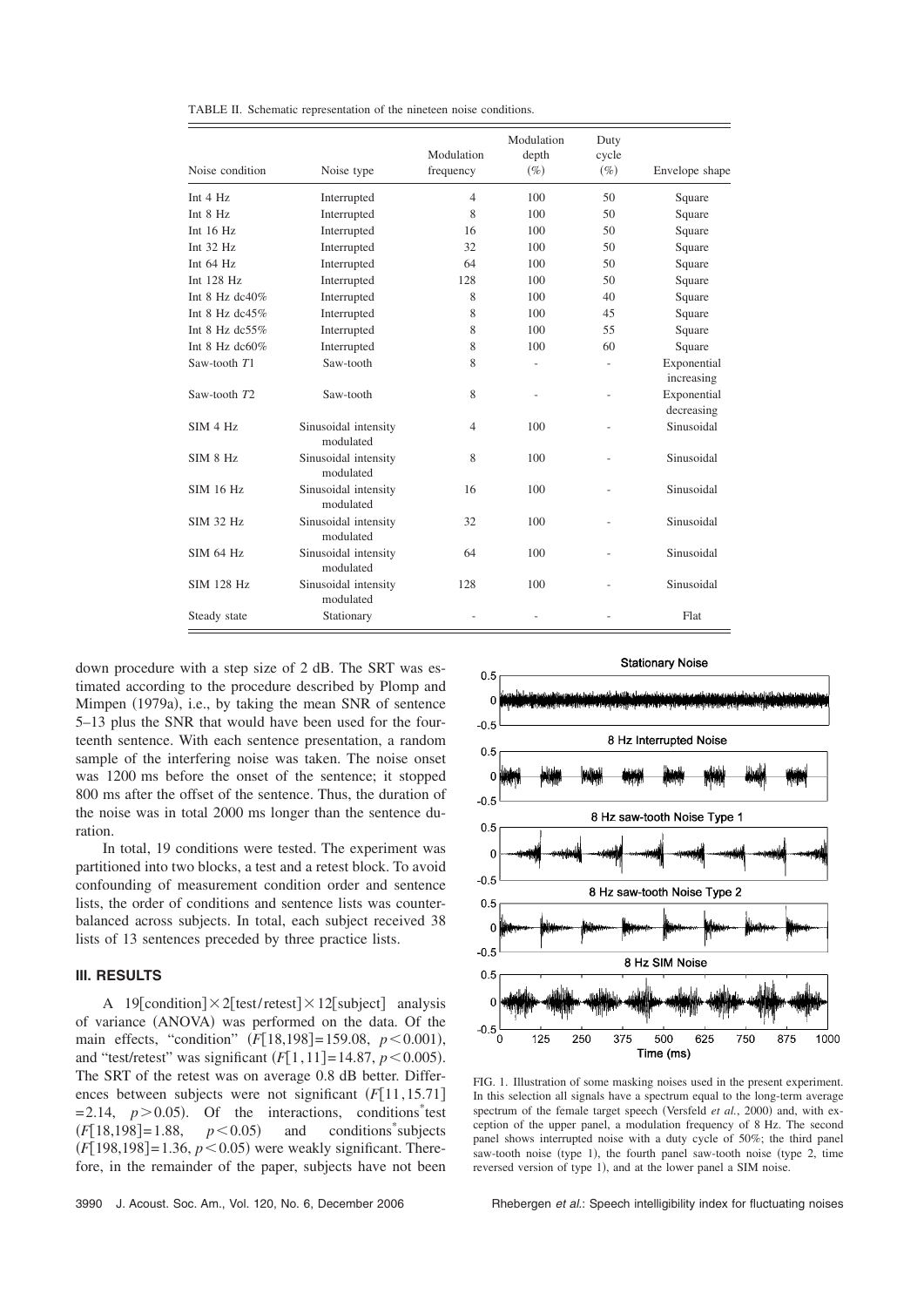

FIG. 2. Speech reception threshold (dB) as function of modulation frequency  $(Hz)$  for the steady state noise and the  $4-128$  Hz interrupted noise conditions. Error bars denote the standard deviations between subjects. The shaded area, the dashed, dotted, and solid lines are model predictions and are explained in Sec. V.

entered as a separate factor in the analyses. Because the present paper focuses on model predictions, and not on a possible learning effect, only the results of the retest data have been presented, although test/retest still has been entered as a factor in the data analysis. Below, additional analyses were performed on subsets of the data.

#### **A. Interrupted noise**

Figure 2 shows the SRT values  $(dB)$  for the retest data, averaged across subjects, as function of modulation frequency (Hz) for interrupted noise with a duty cycle of 50%. Error bars denote the standard deviation between subjects. The shaded area, the dashed, dotted, and solid lines in Fig. 2 are model predictions and are discussed below. A 7[condition] $\times$ 2[test/retest] ANOVA showed that the main effect of condition was significant  $(F[6, 1] = 123.37, p$  $< 0.001$ ). Also, the main effect test/retest was significant  $(F[1, 1] = 8.88, p < 0.005)$ . The SRTs of the retest were on average 0.9 dB better. There was no significant interaction. The SRT is lowest with a modulation frequency of 8 Hz !−16.7 dB". This SRT is comparable, but somewhat higher than that obtained by de Laat and Plomp  $(1983)$ , who found an SRT of −23 dB at a modulation frequency of 10 Hz. The SRT with a 4 Hz interrupted noise is somewhat higher compared to that with an 8 Hz interrupted noise. This may be accounted for by the fact that at these slow modulation rates noise bursts can mask complete words of a sentence. The trend in the present data is consistent with the results of Miller and Licklider (1950), Licklider and Guttman (1957), Gustfsson and Arlinger (1994), Trine (1995), Dubno et al.  $(2002, 2003)$ , and Nelson *et al.*  $(2003)$ . Bonferroni post hoc tests showed that the 8, 16, 32, and 64 Hz conditions differed significantly from each other. The 64, 128, and stationary noise conditions did not differ significantly.

Figure 3 shows the SRT values (dB) averaged across subjects, for the retest data only, as function of duty cycle  $(\%)$  for interrupted noise with a modulation frequency of



FIG. 3. Speech reception threshold  $(dB)$  as function of duty cycle  $(\%)$  for interrupted noise with a modulation frequency of 8 Hz (circles). Error bars denote the standard deviations between subjects. An additional noise condition (duty cycle 5%, square) will be explained in Sec. IV. The shaded area, the dashed, dotted, and solid lines are model predictions and explained in Sec. V.

8 Hz. Error bars denote the standard deviations between subjects. The shaded area, the dashed, dotted, and solid lines in Fig. 3 are model predictions and are discussed below. The duty cycles were 40%, 45%, 50%, 55%, 60%, and 100% (steady state noise). An additional data point, indicated with a filled square, obtained with a duty cycle of 5%, will be discussed below. A 6 [condition]  $\times$  2 [test/ retest] ANOVA was performed on these data. Of the main effects, difference in condition was significant  $(F[5, 1] = 121.83, p < 0.001)$ . Also, the SRT of the retest was on average 1.3 dB better than the test, which was a significant effect  $(F[1,1] = 9.11, p < 0.05)$ . There was no significant interaction between the main effects. Bonferroni post hoc tests showed no significant differences between the 40% and 45% condition, as well as between the 55% and 60% condition. Otherwise, the SRT of all conditions were significantly different. The data show a gradual and almost linear increase in SRT from −21.8 up to −11.6 dB as the duty cycle increases from 40% up to 60%.

#### **B. Saw-tooth noise**

For the retest, the mean SRT scores of saw-tooth type 1 and saw-tooth type 2 were −9.3 and −11.9 dB, respectively. A 3[condition] $\times$ 2[test/retest] ANOVA was performed on the data with the saw-tooth and steady state noise. Of the main effects, differences in condition were significant  $(F[2, 1] = 249.69, p < 0.001)$ . The SRT of the retest was on average 0.1 dB better than the test, which was not significant  $(F[1, 1] = 0.368 \text{ p} > 0.05)$ . There was no significant interaction. Bonferroni post hoc tests showed that all three conditions differed significantly from each other.

## **C. SIM noise**

Figure 4 shows the SRT values averaged across subjects, for the retest data, for each of the six conditions for the interfering SIM noises and for the steady state noise. Error bars denote the standard deviations between subjects. A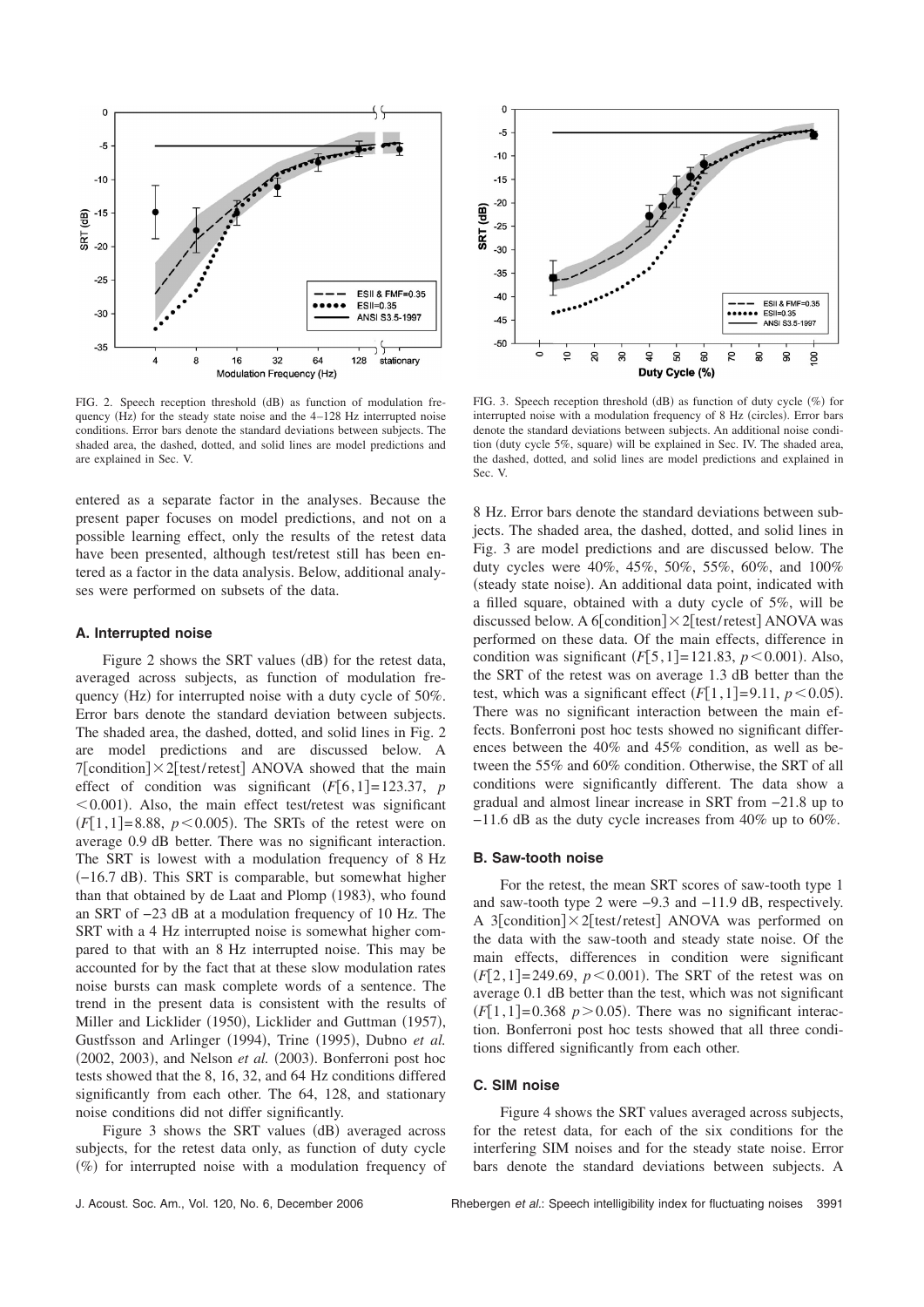

FIG. 4. Speech reception threshold (dB) as function of modulation frequency (Hz) for the conditions with SIM noise. Error bars denote the standard deviations between subjects. The shaded area, the dashed, dotted, and solid lines are model predictions and explained in Sec. V.

 $7$ [condition] $\times$ 2[test/retest] ANOVA showed that of the main effects, only differences in condition were significant  $(F[6, 1] = 8.07, p < 0.001)$ . The SRT of the retest was on average 0.1 dB better than the test, which was not significant  $(F[1,1] = 0.431, p > 0.05)$ . There were no significant interactions. Bonferroni post hoc tests showed that the 8, 16, 32, and 64 Hz conditions were not significantly different from each other, and that the 16 Hz condition was significantly different from the 4, 128 Hz condition, and the stationary noise condition. The trends in the present data are not entirely consistent with the results of Festen (1987). He observed best SRTs for the 32 Hz condition, whereas in this study best SRTs were observed for the 16 Hz condition. Furthermore, the SRTs observed by Festen  $(1987)$  were 2–3 dB lower than the SRTs observed in this experiment.

## **IV. DISCUSSION**

The results of the present experiment show some interesting aspects.

First of all, the SRTs of the retest were on average 0.8 dB lower than the SRTs of the first test. After separating the SRT data into subgroups, it was clear that this effect was only present in the interrupted noise conditions. A possible explanation may be that listening into the gaps of the interrupted noise requires practice. Hence, the learning effect is expected to be more prominent when the gaps are deeper. In other words: Lower (i.e., better) SRTs are accompanied by larger test-retest differences. Figure 5 displays the average test-retest difference as a function of the mean SRT for all conditions in the present study. The data in Fig. 5 form two subgroups: One subgroup is formed by those conditions where the test-retest difference does not exceed 1 dB, and the mean SRT is higher than about −12 dB. The other subgroup is formed by the conditions with relatively good SRTs of −13 dB or better. Here the test-retest differences are larger than 1.5 dB. The latter group consists of conditions with interrupted noise. It seems that the test-retest difference is related to the gap length and not particularly related to a spe-



FIG. 5. Test-retest difference (dB) as function of the average SRT for all noise conditions.

cific modulation frequency. The lower boundary of the gap length where significant learning effects may occur then is in the order of 50 ms. To what degree the size of the learning effect is related to gap length, and how much practicing is required before thresholds stabilize, is left to future research. It is however important with respect to modeling the data (where one wants to avoid learning as much as possible), as well as with respect to clinical applications with the measurement of the SRT in fluctuating noise conditions (where one wants to reach stable thresholds as quickly as possible).

Second, the two conditions with saw-tooth noise gave a difference of 3.2 dB in SRT. The two conditions are identical, except for that saw-tooth type 2 is the time-reversed counterpart of type 1. It is likely that the difference in SRT is due to differences in forward masking. The temporal envelope of saw-tooth type 2 has a quick onset time (steep slope) and a slow decay (shallow slope), as can be seen in Fig. 1, and produces a plosive-like sound. Such an envelope has resemblance with the envelope of real speech (Rosen, 1992), since the envelope of speech is typically dominated by plosive sounds. The envelope of saw-tooth type 1 is the opposite of type 2: the envelope increases gradually and offsets abruptly. Forward masking is the phenomenon that weak sounds are masked by preceding strong sounds, and is a characteristic of the auditory system that it apparently cannot follow such abrupt offsets accurately. A signal (or speech) that is present directly after the abrupt offset is physically not masked by the saw-tooth noise, but it is masked due to the sluggishness of the auditory system. Hence, a more favorable signal-to-noise ratio is required to result in the same intelligibility as for speech in saw-tooth type 2 noise. Indeed, this is true in the present experiment. It is also true for the data of Rhebergen *et al.* (2005), who described an SRT test with intelligible and unintelligible interfering speech played normal and time-reversed. With Dutch listeners, (unintelligible) Swedish interfering speech gave a rise in SRT of 2.3 dB when played in reverse.

Third, between-subject differences appear to be larger with lower SRT values, as can be seen in Fig. 2. Rhebergen and Versfeld (2005) showed with their extended SII method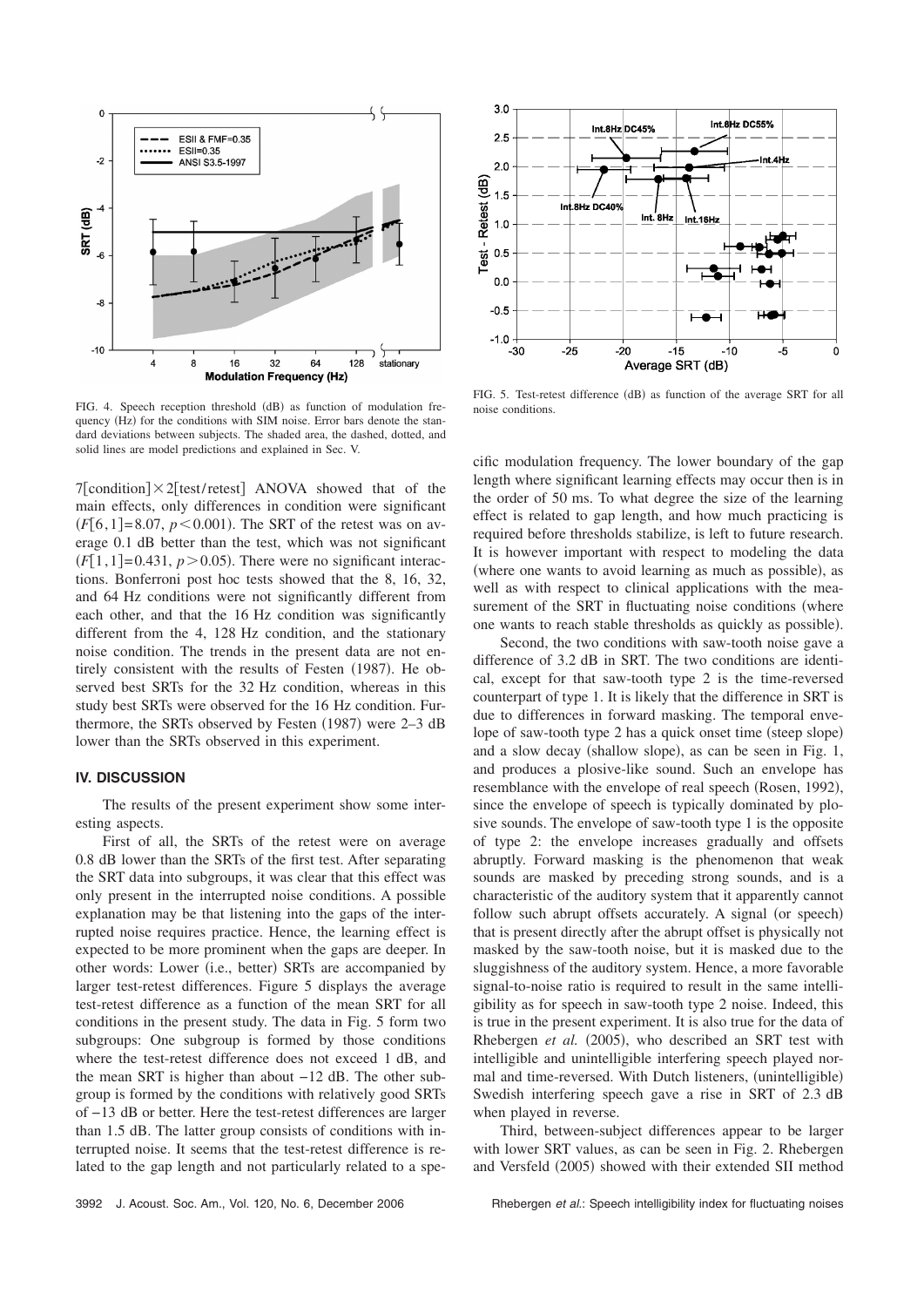that the psychometric function (i.e., SII as a function of  $SNR$ ) near  $SII = 0.3$  is relatively shallow for speech in interrupted noise compared to that for speech in stationary noise. Consequently, a given variation in SII corresponds to a large variation in the SNR with interrupted noise, but to a smaller variation with stationary noise. In the next section  $(Sec. V)$ , SII calculations will show whether this explanation can fully account for the differences in variance between these conditions.

Fourth, the large difference in SRT (approximately 6 dB" obtained with interrupted noise between the present results and those of de Laat and Plomp (1983) possibly might be explained by differences in absolute threshold, since de Laat and Plomp (1983) found a high correlation between the SRT and the pure-tone average (PTA, averaged across 500, 1000, and 2000 Hz) in their group of subjects. However, the PTA of the present group of subjects is 7.6 dB better (viz.,  $2.0$  dB HL with a standard deviation of  $3.6$  dB) compared to the average PTA of 9.6 dB HL (with a standard deviation of 3.6 dB) from the subjects of de Laat and Plomp  $(1983)$ . Moreover, with the present data, a Pearson correlation coefficient was calculated between the individual PTAs and the noise conditions. Correlations were nonsignificant (  $r = 0.035$ ,  $p > 0.05$ ). The differences in observed SRTs must be due to other factors, such as perhaps the use of different speech corpuses (Plomp and Mimpen, 1979a, versus Versfeld *et al.*, 2000). Although Versfeld *et al.* (2000) found no significant differences between these sets when comparing them in stationary masking noise, van Wijngaarden and Houtgast  $(2004)$  did, be it in different listening conditions (such as reverberation). It is known that differences in intelligibility between different speech materials become more apparent under increasingly adverse listening situations (Mullennix *et al.*, 1989). But what properties of the speech signal cause these differences is yet unclear. A similar explanation holds for the differences in SRT with SIM noises obtained by Festen (1987) and the present data.

Next, the increase in SRT with increasing modulation frequency of the interrupted noise (from  $8$  to  $128$  Hz) is due to an increase in forward masking. In all conditions, the masker is absent in 50% of the time, but due to a decrease in "gap" duration  $(62.5$  down to 3.9 ms), the forward masking induced by each masker pulse becomes more effective. The SRT with a 128 Hz interrupted noise is even worse than with a steady state noise. In this condition, the gaps are very short in duration, such that they are probably entirely masked. At the same time, the masker pulses must be 3 dB higher in level, in order to have the same long term root-mean-square level as stationary noise. Thus, 128 Hz interrupted noise is a more effective masker than is stationary noise.

The increase in SRT with interrupted noise when changing the modulation frequency from 8 to 4 Hz may be accounted for by the fact that with these slow modulation rates, masking of complete words in a sentence can occur. This phenomenon has also been observed by Miller and Licklider  $(1950)$  and Nelson *et al.*  $(2003)$ , who found optimal performance around modulation rates of 10 and 8 Hz, respectively. Because in the SRT procedure every word of the sentence needs to be repeated correctly, it is unsuitable for these low modulation frequencies (less than 8 Hz).

Finally, a slight change in the duty cycle results in a large change in SRT, cf. Fig. 3. Considering the entire range, a decrease in duty cycle (more pulsed signals with longer gaps) will probably result in increasingly lower thresholds, with the SRT in quiet (absence of a noise masker) as a lower limit. The SRT in quiet is on average about  $20$  dB A (Duquesnoy, 1983; Duquesnoy and Plomp, 1983; Plomp and Mimpen, 1979b, Noordhoek, 2000), which is, compared to a 65 dB A noise level, equal to an SRT of −45 dB. Additional experiments show that the decrease holds at least to a duty cycle of 5%; resulting in an SRT of −36 dB (see Fig. 3, filled square).

#### **V. SII MODEL PREDICTIONS**

A detailed description of the conventional SII model is given in ANSI  $S3.5-1997$  (1997) or Pavlovic (1987), and a detailed description of the ESII model is given in Rhebergen and Versfeld (2005). The basic principle of the conventional SII is that departing from the long term speech spectrum, the long term noise spectrum, and the absolute threshold of hearing, the amount of speech information that exceeds both noise and threshold is calculated. The extension proposed by Rhebergen and Versfeld (2005) is that the long term noise spectrum is replaced by the actual noise signal. Both speech (represented by stationary speech shaped noise) and noise signal are partitioned into small time frames, and within each time frame, the (now instantaneous) conventional SII is calculated, representing the speech information available to the listener at that time frame. The ESII for the condition under investigation is obtained by averaging the instantaneous SII across time. With the ESII, the length of the time frames is frequency dependent, and time constants are adapted from gap detection data (Moore, 1997). The length of a time frame ranges from approximately 35 ms in the lowest frequency band up to 9.4 ms in the highest frequency band. The present paper uses the SPIN 21 critical band weighting function (ANSI S3.5-1997, 1997, Table B.1).

Furthermore, all SII calculations are conducted with the long term speech spectrum of the female target speaker. In order to approach the sound level at the ear drum (as required by the SII model), all signals are filtered with a fifth order finite impulse response filter with the transfer characteristics of the TDH39P headphone that was used in the experiment. Also, if required, the background noise present in the sound proof booth was added to the noise signal. This seems unnecessary, but the SII model defines silence in each band as −50 dB SPL, whereas in a sound proof booth more realistic numbers are between 0 and 10 dB SPL in the mid and high frequencies and 35 to 50 dB SPL in the frequencies below 100 Hz. These levels have almost no effect with most noise types, except for conditions where noises contain relatively long silent periods, such as is the case with interrupted noise.

Since the purpose of the present paper is to evaluate the model, learning effects were eliminated as much as possible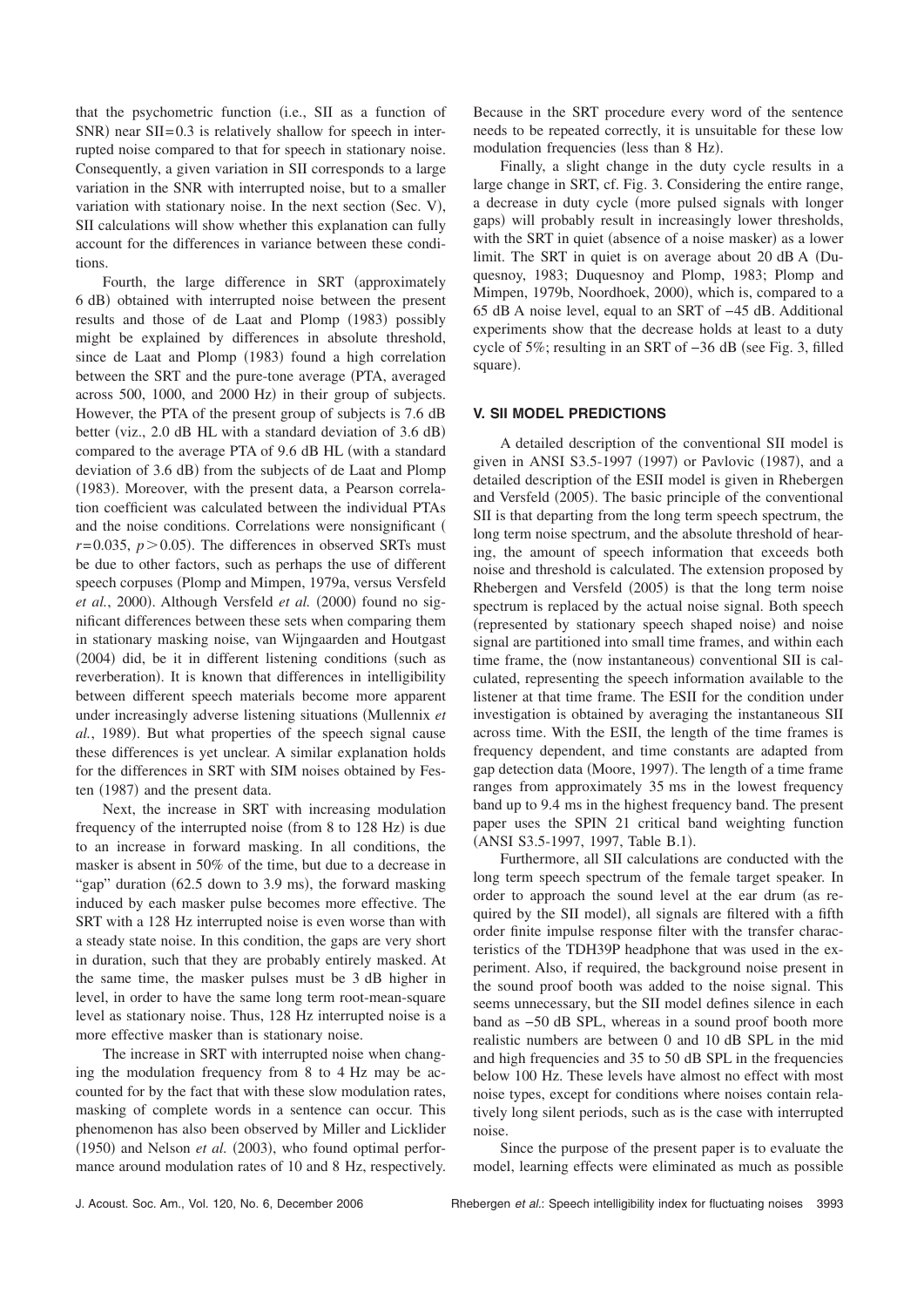TABLE III. For each condition of the present experiment, the SRTs of the retest and the results of the various SII calculation schemes are given. Lower rows yield the mean and standard deviation of the SII. FMF denotes the use of the forward masking function, asym.w. denotes the use of an asymmetrical integration window, and Lin.w. denotes the use of a fixed integration window of 4 ms.

| Noise condition         | SRT(dB) | stdv(dB) | Conventional<br>SШ | Extended SII<br>(2005) | Extended SII<br>$&$ FMF (asym. w.) | <b>Extended SII</b><br>$&$ FMF $(Lin.w.)$ |
|-------------------------|---------|----------|--------------------|------------------------|------------------------------------|-------------------------------------------|
| Int 8 Hz                | $-17.6$ | 3.3      | 0.000              | 0.388                  | 0.357                              | 0.359                                     |
| Int $16$ Hz             | $-15.0$ | 1.8      | 0.031              | 0.333                  | 0.291                              | 0.299                                     |
| Int $32$ Hz             | $-11.1$ | 1.4      | 0.012              | 0.271                  | 0.260                              | 0.276                                     |
| Int $64$ Hz             | $-7.5$  | 1.3      | 0.239              | 0.309                  | 0.299                              | 0.292                                     |
| Int $128$ Hz            | $-5.4$  | 1.1      | 0.297              | 0.339                  | 0.299                              | 0.305                                     |
| Int 8 Hz dc40           | $-22.8$ | 2.3      | 0.000              | 0.465                  | 0.385                              | 0.394                                     |
| Int $8$ Hz dc $45$      | $-20.8$ | 2.6      | 0.000              | 0.432                  | 0.367                              | 0.376                                     |
| Int $8$ Hz dc $55$      | $-14.4$ | 2.0      | 0.044              | 0.369                  | 0.354                              | 0.357                                     |
| Int $8$ Hz dc $60$      | $-11.7$ | 2.0      | 0.117              | 0.365                  | 0.361                              | 0.364                                     |
| Sawtooth T1             | $-9.3$  | 1.5      | 0.178              | 0.389                  | 0.369                              | 0.376                                     |
| Sawtooth T <sub>2</sub> | $-11.9$ | 1.6      | 0.102              | 0.310                  | 0.330                              | 0.335                                     |
| SIM 8 Hz                | $-5.8$  | 1.3      | 0.303              | 0.381                  | 0.384                              | 0.385                                     |
| <b>SIM 16 Hz</b>        | $-7.1$  | 0.9      | 0.260              | 0.322                  | 0.331                              | 0.335                                     |
| <b>SIM 32 Hz</b>        | $-6.5$  | 1.3      | 0.308              | 0.318                  | 0.329                              | 0.335                                     |
| SIM 64 Hz               | $-6.2$  | 0.9      | 0.289              | 0.314                  | 0.315                              | 0.323                                     |
| SIM 128 Hz              | $-5.3$  | 1.0      | 0.319              | 0.337                  | 0.321                              | 0.326                                     |
| Steady state            | $-5.5$  | 0.9      | 0.314              | 0.316                  | 0.316                              | 0.317                                     |
| <b>Mean SII</b>         |         |          | 0.17               | 0.35                   | 0.33                               | 0.34                                      |
| Std SII                 |         |          | 0.13               | 0.05                   | 0.04                               | 0.04                                      |

by omitting the first test and considering only the average values of the retest. Furthermore, the noise conditions with modulation frequencies below 8 Hz were excluded from the SII calculations. As mentioned earlier, noise conditions with these low modulation frequencies give a rise in SRT due to the masking of complete words.

## **A. Conventional SII calculations**

The fourth column of Table III shows the results of the calculations with the conventional SII model (ANSI S3.5-1997, 1997). By definition, at threshold one would expect the SII to be similar across conditions, since threshold is reached by the availability of a given fixed amount of speech information. Table III shows that for the conventional SII this certainly is not true, which makes the conventional SII model a poor predictor for the speech intelligibility in fluctuating noise. The SII has a mean of 0.17 and a large standard deviation between conditions of 0.13. The SRTs predicted by the conventional SII model are given in Figs. 2–4 by a solid line, where the SII has been kept fixed to 0.35. As can be seen, the predicted SRT is virtually independent on the type of fluctuation of the noise masker—as expected, because the model departs from the long term spectra of speech and noise.

#### **B. Extended SII calculations**

The fifth column of Table III shows the extended SII calculations (Rhebergen and Versfeld, 2005). Here, the mean SII value is 0.35 and its standard deviation is equal to 0.05. Predictions of the SRT for the present conditions are plotted in Figs. 2–4 as a dotted curve, where the SII has been kept fixed to 0.35. Predictions with the extended SII model are far better than with the ANSI S3.5-1997 method, described in the previous section. However, it can be seen from the figures that the model still fails to adequately describe the data for conditions with relatively large silent gaps. Apparently, the masking function used in the model underestimates the real amount of masking in these conditions. Also, since the ESII model is a time-symmetric model, it is unable to account for the difference in threshold between the two conditions with the saw-tooth masker. The ESII model always will predict identical thresholds for noises that are each others time reversal. Simple adaptation of the integration time cannot solve the problem, since this results in deviations for the ESII for the other conditions.

In order to overcome these two shortcomings of the model, in the next section a forward masking function is introduced.

## **C. Implementation of forward masking in the extended SII**

A large number of studies have shown the possibility of masking a target signal by a preceding masker (so-called forward masking), and its relationship between masker level and the time interval between masker and target signal (Pollack, 1955; Plomp, 1964; Elliott, 1969; Duifhuis, 1973; Widin and Viemeister, 1979; Jesteadt *et al.*, 1982; Moore and Glasberg, 1983; Kidd and Feth, 1982). These studies show a decrease in masking threshold with increased masker-signal delay. The masking threshold returns in about 200 ms to the level of the unmasked target signal threshold (i.e., when no masker is present), regardless of masker level. When plotting the masking thresholds (dB) as a function of masker-target gap on a logarithmic time scale, a linear relationship exists  $(e.g., Plomp, 1964)$ . Ludvigsen  $(1985)$  has modeled this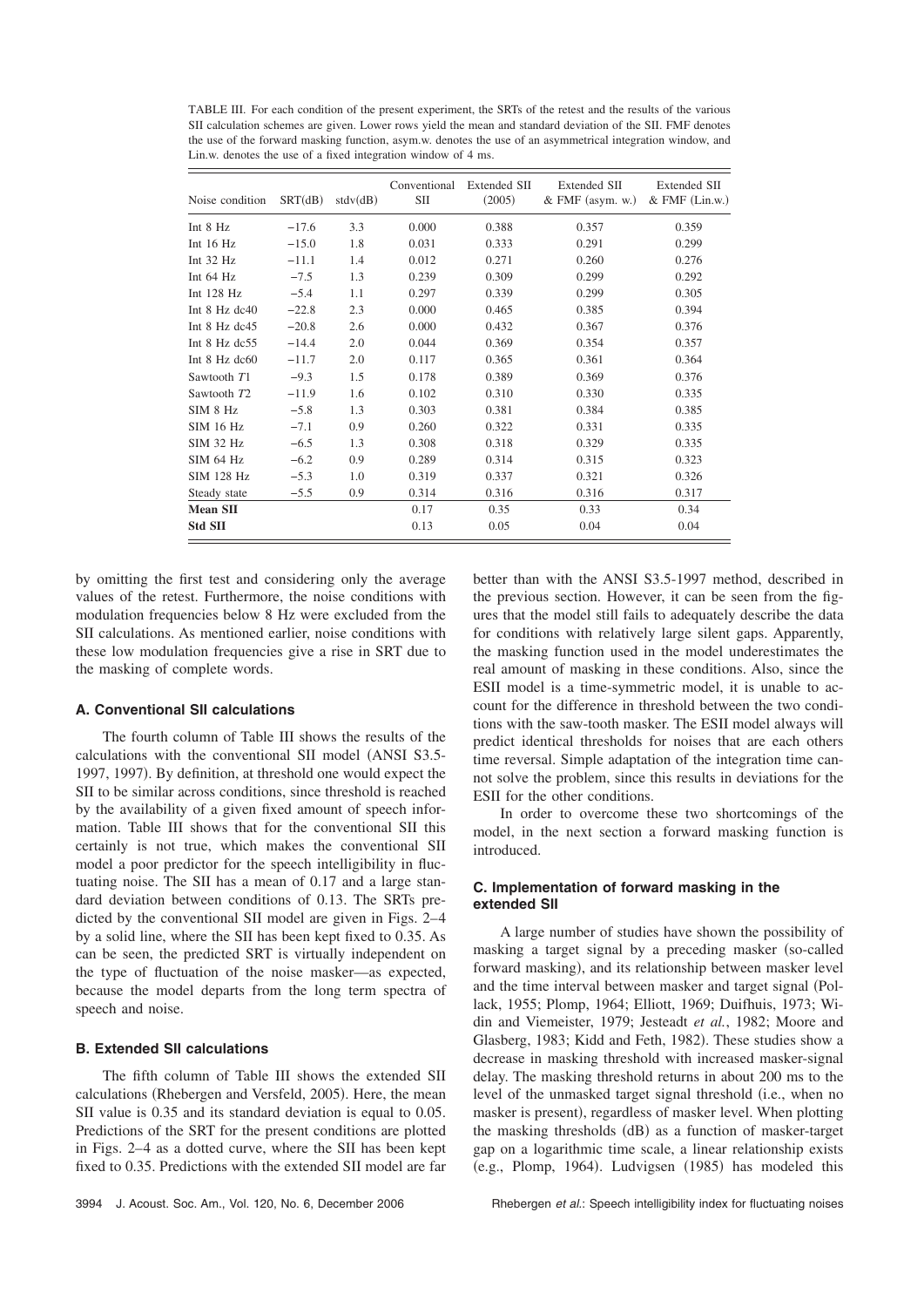

FIG. 6. Masked threshold (dB SPL) plotted as a function of time (on a logarithmic axis) for two masker levels (high-level masker and low-level masker) and for a normal-hearing and a hearing-impaired subject. Horizontal dashed lines indicate the absolute threshold of that subject. (Redrawn from Ludvigsen, 1985, Fig. 4, p. 1277.)

function, which is called in this paper the forward-masking function (FMF). The model parameters were determined from the results of other studies reported in the literature, and the model predicts forward masking very well, not only for the normal hearing, but also for the hearing impaired. Figure 6 displays the FMF, i.e., the masked threshold as a function of time (reprinted from Ludvigsen, 1985) for two masker levels (high-level masker and low-level masker) and for a normal-hearing and a hearing-impaired subject. As can be seen in Fig. 6, the FMF is linear between  $T_0$  and  $T_f$  when time is plotted on a logarithmic axis. Also, the duration of the FMF is always equal, regardless of hearing loss or masker level.

The middle portion of the FMF is a simple linear relationship, and is given by

$$
E_{\text{FMF}}(t) = E(T_0) - \frac{\log(t/T_0)}{\log(T_f/T_0)} * [E(T_0) - E(T_f)],
$$

where at time  $T_0$ , the level of the linear portion  $E(T_0)$  is equal to the level of the envelope of the masker, and where at time  $T_f$ , the linear function intersects with the absolute threshold of hearing  $E(T_f)$ . The values of the parameters  $T_0$ and  $T_f$  are 2 and 200 ms, respectively. To take forward masking into account, the original envelope  $E(t)$  is modified according to:  $E(t) = \max[E(t), E_{\text{FME}}(t)]$ . In this manner, sharp onsets in the envelope are followed instantaneously, but sharp offsets make that  $E_{\text{FMF}}(t)$  take over, resulting in a gradual decline of the envelope (due to forward masking). The FMF does not account for the phenomenon of backward masking, where a soft signal is masked by a louder signal that follows it. Backward masking is still poorly understood (Moore, 1997), and its effect on speech intelligibility is still unclear and probably not very large.

Note that the FMF is similar in the low and high frequency bands, whereas temporal integration is not. Both phenomena act separately on the signal, and probably are situated in different places in the auditory system. So far, forward masking was not modeled separately in the ESII, but



FIG. 7. For all conditions, the observed SRT (dB) is plotted as a function of the predicted SRT (dB), where the prediction has been made with the ESII model with the FMF included. Error bars denote the standard deviation between subjects.

rather was taken together with temporal integration. Effectively this gave longer integration times, which can explain that a best fit to the data of Rhebergen and Versfeld  $(2005)$ was obtained by multiplication of the time constants from Moore (1997) by a factor of 2.5. However, when forward masking is modeled separately from temporal integration, the original integration times (the original frequency dependent gap detection lengths) should be used.

The sixth column of Table III shows the ESII calculations with the FMF included. This addition of forward masking results in better predictions, i.e., SII values are closer together as can be deduced from the lower standard deviation  $(0.04)$ . Indeed, the SII for those conditions with relatively long silent periods has decreased. In addition, the SII values for the two saw-tooth conditions are closer together.

When the calculation scheme is simplified by taking all integration times equal to 4 ms, the standard deviation in SII for all noise conditions remains the same  $(0.04)$ , see the seventh column of Table III. This is because the time constants of the FMF are an order of magnitude larger than those of gap detection. Predictions of the ESII model with the FMF included are denoted in Figs. 2–4 with dashed lines, where the SII has been kept fixed to 0.35. Indeed, especially for conditions with larger silent gaps, this SII model predicts the data better. The shaded areas in Figs. 2–4 indicate the range of the predicted SRT when the SII value ranges between 0.30 and 0.40. With the exception of those noise conditions with a very low modulation frequency, all observed SRTs are close to the dashed line, and are situated in the shaded area. The benefit of the FMF is less clear in the SIM noise conditions (Fig. 4). Due to the fact that there are no complete silent periods in the SIM noise conditions (see Fig. 1 for comparison between SIM and interrupted noise), the differences between the ESII model with or without FMF is less clear.

Figure 7 displays for all conditions described in the previous section the relationship between the observed SRT and the SRT as predicted by the ESII model with the FMF. Predictions were made under similar assumptions as described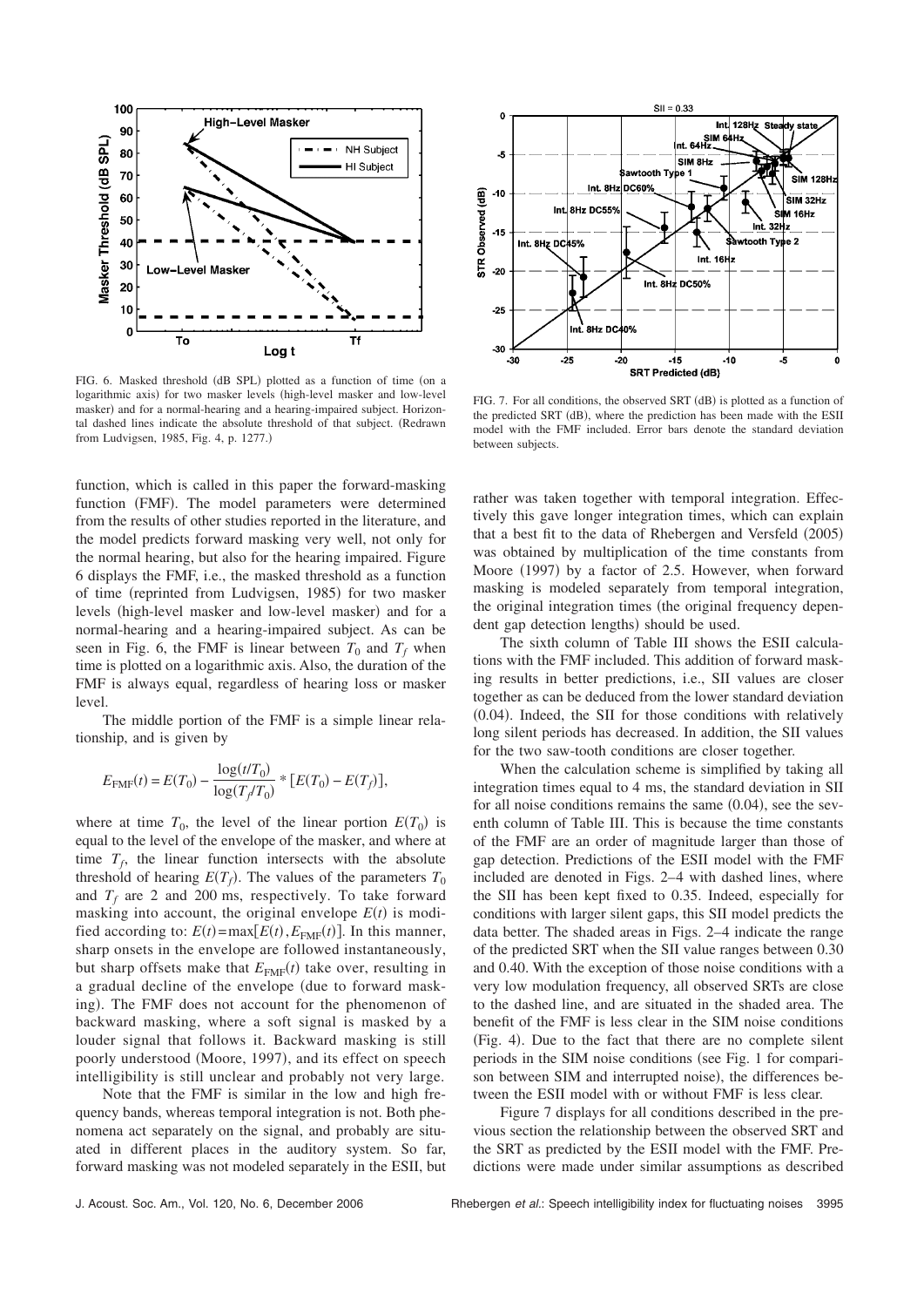above, and the SII was taken equal to 0.33, the average value of the SII in Table III, column 6. If the data of Fig. 7 are considered in detail, some predicted SRTs lie above the diagonal. Since these conditions appear to be the conditions in which a learning effect was observed (see Fig. 5), it is expected that after all learning effects are overcome, SRTs will become better and, hence, lie closer to the diagonal.

Several conditions, especially those with low SRTs, show large between-subject differences. As argued above, these large differences are due to the shallowness of the psychometric function (SII as a function of SNR). When converting the observed individual SRTs to SII values, differences between subjects are comparable for all conditions. This indicates that no factors other than differences in the steepness of the psychometric function play a role. Alternatively, the width of the shaded area in Figures  $2-4$  (especially in Fig.  $2$ ) is clearly related to the width of the error bars.

## **VI. EXTENSIONS TO AND LIMITATIONS OF THE SII MODEL**

The addition of a forward masking function has increased the predictive power of the ESII model, at least for normal-hearing subjects. However, experiments thus far dealt with presentation near 65 dB A only. It is known that with increasing level, the excitation pattern broadens, hence spectral resolution decreases, and temporal resolution increases. Although in principle the extended SII model can account for the increase in temporal resolution (Ludvigsen, 1985), it cannot account for the broadening of the auditory filters, since filter bandwidths are fixed in the model. A future extension to the SII model thus may be to implement a more realistic, level dependent, auditory filterbank.

For listeners with normal hearing or with a mild hearing loss, the SII model in its present form (ANSI S3.5-1997, 1997) is able to predict the speech intelligibility in stationary noise (Pavlovic, 1987; Noordhoek, 2000). However, the model is not meant to predict the speech intelligibility for listeners with moderate to severe hearing loss (Rankovic, 1998; Ching *et al.*, 1998, 2001; Hogan and Turner, 1998; Noordhoek, 2000). With these hearing losses the SII model overestimates performance. Hearing-impaired subjects often require SII values that exceed 0.33, which indicates that correction only for audibility is not sufficient. One reason may be that auditory processing is less than optimal (so-called suprathreshold deficits) (Noordhoek, 2000). Additionally, decreased spectrotemporal resolution may play a role. The latter factor may be accounted for by the extended SII model by parameter adjustment.

As mentioned above, the SRT paradigm is not particularly well suited for sentences in modulated noise where the modulation frequency is low and masking of whole words may occur. It is possible that SRTs are measured that do not reflect the actual masking situation, since the SRT procedure yields a correct score only when the whole sentence is scored correctly. Thus, with these low modulation frequencies, the increase in threshold is actually an experimental artifact. Indeed, when using a different experimental paradigm (Trine, 1995) thresholds do not increase when lowering the modula-

tion frequency. With the present speech materials (Versfeld *et al.*, 2000), the speech rate is about 4–5 syllables per second, hence, a 4-Hz modulated signal may mask half of a word or more. Apparently, this already causes deterioration in intelligibility. Thus, there is a lower limit in the modulation frequency to which the SRT procedure is valid.

#### **VII. SUMMARY**

The present paper describes a validation study of the extension to the SII  $(ANSI S3.5-1997, 1997)$  proposed by Rhebergen and Versfeld (2005). The extended SII model was validated with SRT experiments with listeners with normalhearing in nonstationary (or fluctuating) noise conditions that are critical to the extended SII model. From these data, it can be concluded that the extended SII model is able to predict the SRTs for the majority of conditions, but that predictions are better when the extended SII model includes a function to account for forward masking.

## **ACKNOWLEDGMENTS**

Tammo Houtgast, Joost Festen, Gaston Hilkhuysen, and Erwin George are acknowledged for the inspiring discussions on the topic. László Körössy is especially acknowledged for his help with the computer programming and his help with the SRT computer program. The editor Dr. M. Sommers, and two anonymous reviewers are acknowledged for there useful comments.

- ANSI (1996). "ANSI S3.6-1996, American national standard methods for specification for audiometers" (American National Standards Institute, New York).
- ANSI (1997). "ANSI S3.5-1997, American national standard methods for calculation of the speech intelligibility index" (American National Standards Institute, New York).
- Ching, T. Y. C., Dillon, H., and Byrne, D. (1998). "Speech recognition of hearing-impaired listeners: Predictions from audibility and the limited role of high-frequency amplification," J. Acoust. Soc. Am. **103**, 1128–1140.
- Ching, T. Y. C., Dillon, H., Katsch, R., and Byrne, D. (2001). "Maximising effective audibility in hearing aid fitting," Ear Hear. **22**, 212–224.
- de Laat, J. A. P. M., and Plomp, R. (1983). "The reception threshold of interrupted speech for hearing-impaired listeners," in *Hearing— Physiological Bases and Psychophysics*, edited by R. Klinke and R. Hartman (Springer-Verlag, Berlin), pp. 359-363.
- Dubno, J. R., Horwitz, A. R., and Ahlstrom, J. B. (2002). "Benefit of modulated maskers for speech recognition by younger and older adults with normal-hearing," J. Acoust. Soc. Am. **111**, 2897–2907.
- Dubno, J. R., Horwitz, A. R., and Ahlstrom, J. B. (2003). "Recovery from prior stimulation: Masking of speech by interrupted noise for younger and older adults with normal-hearing," J. Acoust. Soc. Am. **113**, 2084–2094.
- Duifhuis, H. (1973). "Consequences of peripheral frequency selectivity for nonsimultaneous masking," J. Acoust. Soc. Am. **54**, 1471–1488.
- Duquesnoy, A. J. (1983). "Effect of a single interfering noise or speech source upon the binaural sentence intelligibility of aged persons," J. Acoust. Soc. Am. **74**, 739–743.
- Duquesnoy, A. J., and Plomp, R. (1983). "The effect of a hearing aid on the speech-reception threshold of hearing-impaired listeners in quiet and in noise," J. Acoust. Soc. Am. **73**, 2166–2173.
- Elliott, L. L. (1969). "Masking of tones before, during, and after brief silent periods in noise," J. Acoust. Soc. Am. **45**, 1277–1279.
- Festen, J. M. (1987). "Speech-perception threshold in a fluctuating background sound and its possible relation to temporal resolution," in *The* Psychophysics of Speech Perception, edited by M. E. H. Schouten (Martinus Nijhoff, Dordrecht), pp. 461-466.
- Festen, J. M., and Plomp, R. (1990). "Effects of fluctuating noise and interfering speech on the speech-reception threshold for impaired and normalhearing," J. Acoust. Soc. Am. **88**, 1725–1736.